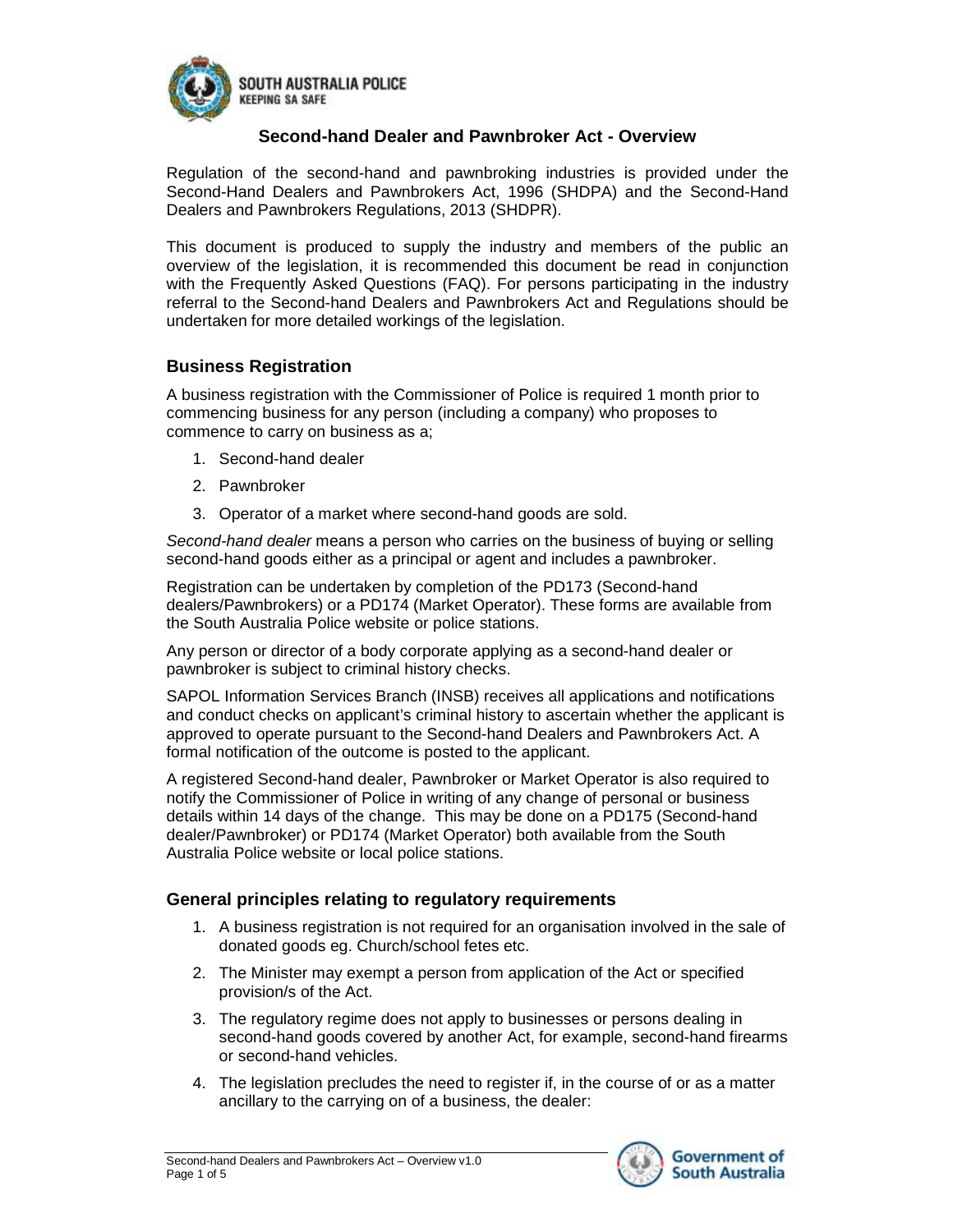

- $\dot{Y}$  acquires any goods pursuant to a power conferred by the Unclaimed Goods Act 1987, or
- Ÿ receives goods temporarily returned for the purposes of repair or maintenance.

# **Prescribed Goods**

Prescribed goods are listed in Section 3 of the Regulations and include the most commonly stolen and traded items. The categories of items include precious stones; precious metals such as gold and silver; jewellery, sporting or recreational goods (not including clothing or footwear); watercraft; musical instruments (not including pianos); portable engine powered or motorised tools or equipment; tool kits; photographic equipment and video camera equipment; computer hardware and interactive game consoles; electric or electronic goods (not including whitegoods); mobile phones, CDs and DVDs; bicycles; caravans, trailers motor vehicles and motor vehicle components. Please refer to the Regulations for a full list of the prescribed goods.

## **Prescribed Goods - Additional Requirements**

Persons or businesses dealing in prescribed goods are subject to the following additional requirements:

- 1. Dealers are required to verify the identification of persons who sell them prescribed goods and must view identification that has been issued by the government (State or Commonwealth) or statutory authority such as a driver's licence or passport which displays the customer's name, address, signature and photograph. Alternatively, a customer is required to produce two or more pieces of identification one of which must be issued by a government or statutory authority(State or Commonwealth) and the other for some official or proper purpose that together the identifications bear the name, address, and signature of the customer.
- 2. Dealers must keep records in relation to each of the prescribed second-hand goods bought or received in the course of the dealer's business. These records include the date acquired and full name and address of the person from whom the goods were bought or received and means used to verify that information. An accurate description of the goods is also required including where applicable the make, model, serial numbers and other distinguishing features such as marks or labels identifying ownership.
- 3. Each prescribed item acquired is to be labelled with a unique identifying code which enables it to be easily identified within the business.
- 4. Prescribed goods received by second-hand dealer are required to be retained and not offered for sale for a period of 10 days.
- 5. The retention period may be reduced to 3 days provided the dealer records the full name and address of the purchaser and the method used to verify their identity. This section only applies in relation to prescribed goods and does not apply to pawned goods or gemstones, precious metals, items of jewellery or watches.

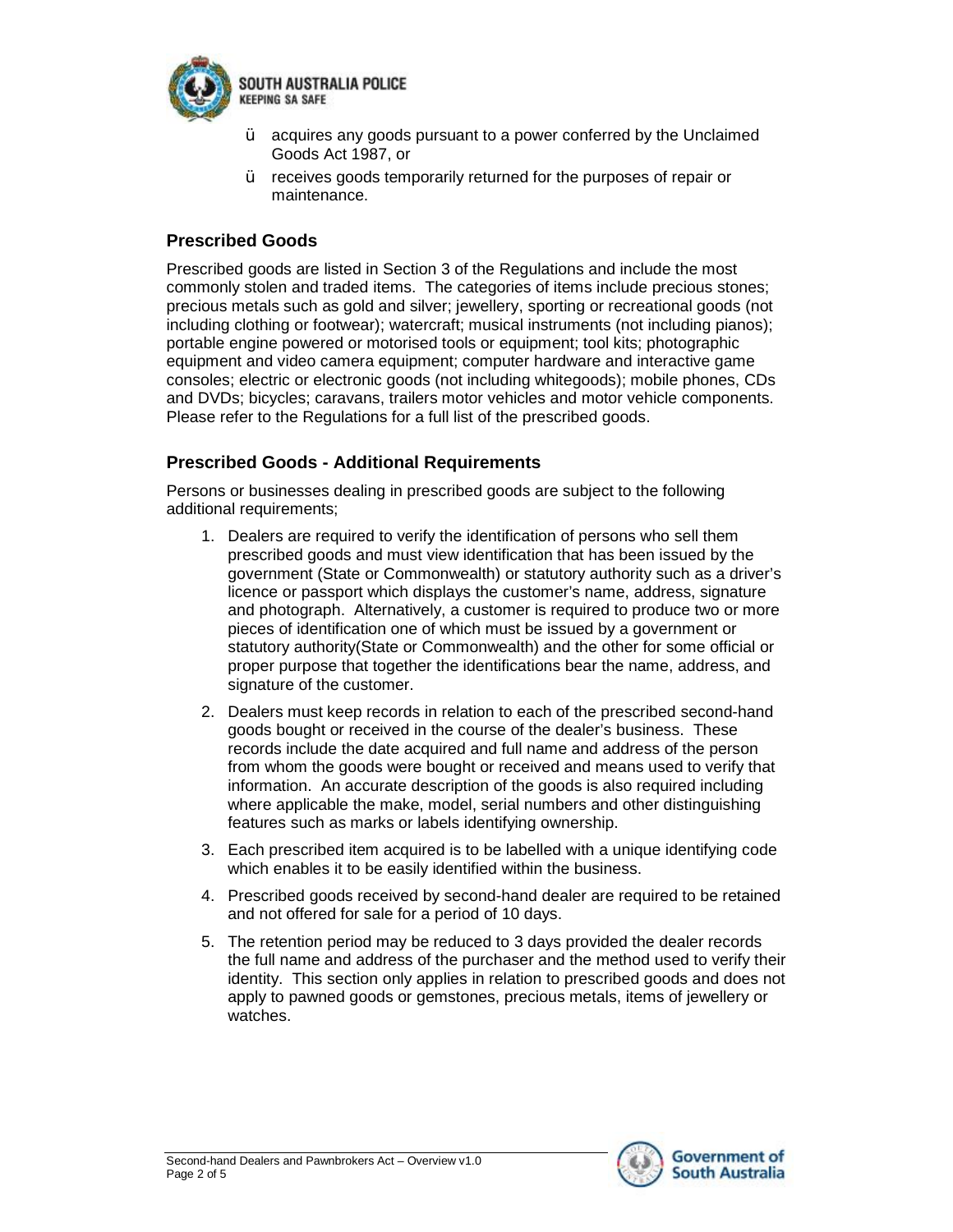

# **Application of the Act**

Regulation 4 provides the following exemptions regarding the application of the Act.

- Sections 8 (record keeping) and 9 (labelling) of second-hand goods before sale are only applicable to 'prescribed' and all pawned goods;
- Section 10 (retention period) only applies in relation to prescribed goods and does not apply to pawned goods and;
- Section 10(2) of the Act (Sale of goods after 3 days) does not apply in relation to gemstones or precious metals, items of jewellery or watches.
- Section 10 (retention period) does not apply in relation to second-hand goods transferred from another dealer if the transferee has complied with retention period and the dealer keeps a record certifying that retention.
- Sections 9 and 10 of the Act do not apply in relation to a written-off vehicle or a motor vehicle component from a written-off vehicle if the dealer records the serial number of a written-off vehicle notice affixed to the vehicle.
- Part 2 of the Act (disqualification, notification, records, labelling, retention, goods suspected of being stolen, powers of entry) do not apply in relation to the sale of goods by an organisation formed for religious, educational or other charitable or beneficial community purposes where all the goods sold have been donated to the organisation and the proceeds of the sale (after deduction of expenses relating to the sale) go to the organisation.
- Part 4 (Second-hand markets) does not apply in relation to a market conducted by an organisation formed for religious, educational or other charitable or beneficial community purposes where all the goods sold have been donated to the organisation and the proceeds got to the organisation; or a second-hand market where no prescribed goods are sold.

## **Second-hand dealers**

**All** second-hand dealers and pawnbrokers are subject to general provisions of the Act:

- 1. Dealers and pawnbrokers must
	- not buy second-hand goods or enter into a pawn agreement with a person under the age of 16 years.
	- immediately advise police if they suspect for any reason an item is stolen
	- provide members of the public with the required notice and advise police if there should be a claim or right on any property
- 2. Police have the authority to
	- enter premises, inspect records, goods and business premises
	- issue a hold notice on goods they suspect to be stolen
	- issue a notice for dealers to keep a look out for suspected stolen goods.
- 3. Operators of second-hand markets are required to keep certain records of people selling prescribed goods at their market;
- 4. Charities, school fetes and the like are excluded from the provisions of the Act.

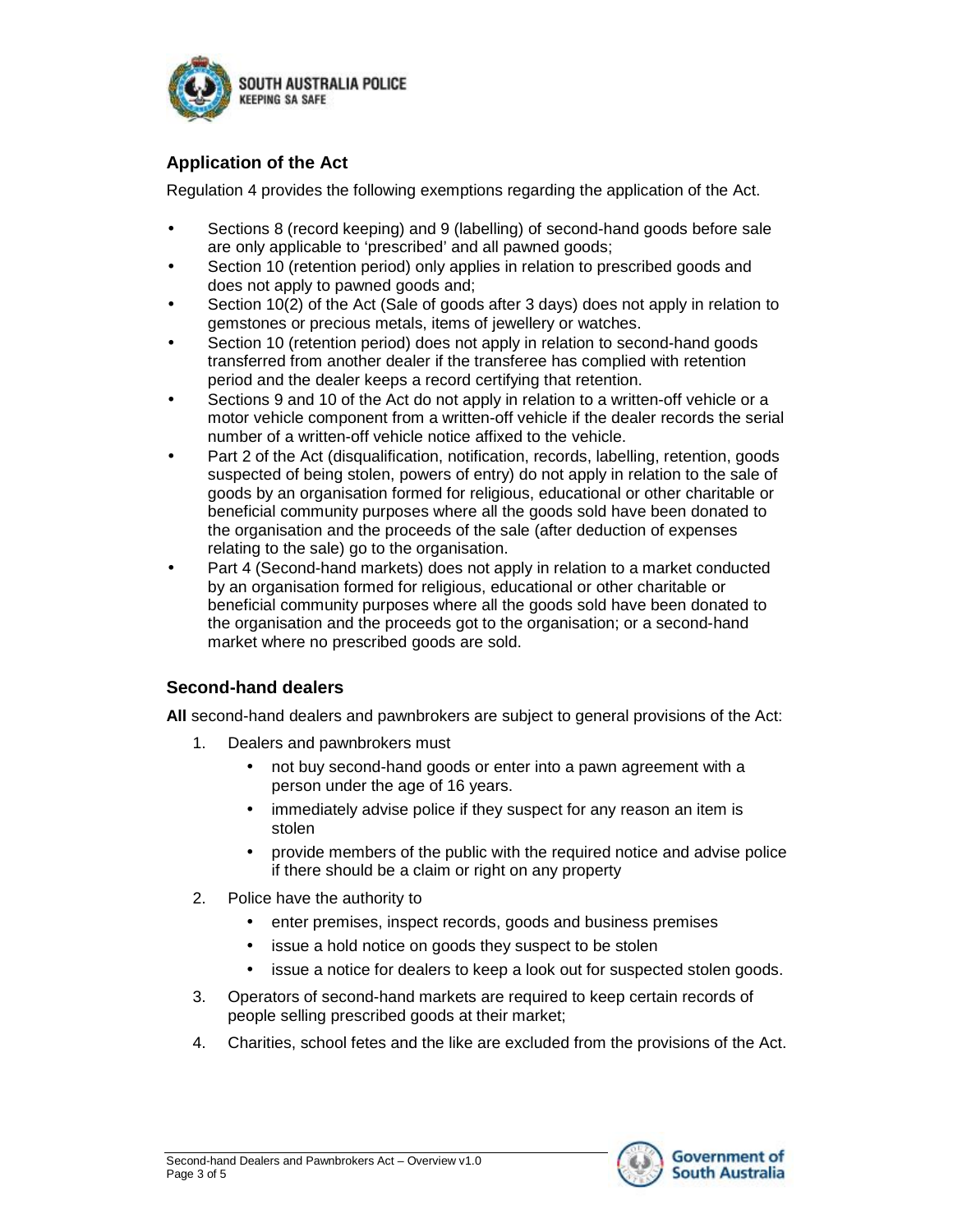

### **Pawnbrokers**

A *pawnbroker* means a person who carries on the business of:

- lending money on the security of pawned goods; or
- receiving good under a contract for sale where the seller has a right to buy back the goods.

Pawnbrokers are governed by the same requirements as a second-hand dealer as described above, as well as requirements specific to the pawning of all goods.

Additional requirements include:

- 1. The recording of all transactions of property pawned.
- 2. Issue 'pawn tickets' to persons pawning property.
- 3. Sale of goods not redeemed under a pawn agreement.

#### **Jewellers**

Jewellers who buy for resale second-hand jewellery including watches and precious metals or gemstones in any form, are required to be registered and must comply with the requirements of recording, tagging and retaining.

### **Auto Dismantlers**

Auto dismantlers who acquire motor vehicles and components for resale are required to be registered and comply with requirements of record keeping and labelling prescribed goods received. If a vehicle is acquired for the purpose of recycling the metal and not dismantling and resale of components, then they are not required to keep records.

Sections 9 (labelling) and 10 (retention period) of the Act do not apply in relation to a written-off vehicle or a motor vehicle component from a written-off vehicle if the dealer records, for the purposes of section 8 (record keeping) of the Act, the serial number of a written-off vehicle notice affixed to the vehicle.

#### **Scrap metal dealers**

Under Regulation 4(6)(c) second-hand dealers commonly known as 'scrap metal dealers' who acquire prescribed goods for the purpose of recycling metal and selling scrap metal obtained from those goods are not required to be registered or keep records for the purpose of this Act.

#### **Auction Houses**

Regulation 6 sets out particular requirements of an auctioneer who is defined as a second-hand dealer and an auctioneer who is not a second-hand dealer. The Regulation 6 'Note' defines an auctioneer as one who within a period of 12 months conducts 6 or more auctions for the sale of second-hand goods is presumed to be carrying on business as a second-hand dealer.

An auctioneer who is defined as a second-hand dealer is required to be registered with the Commissioner of Police.